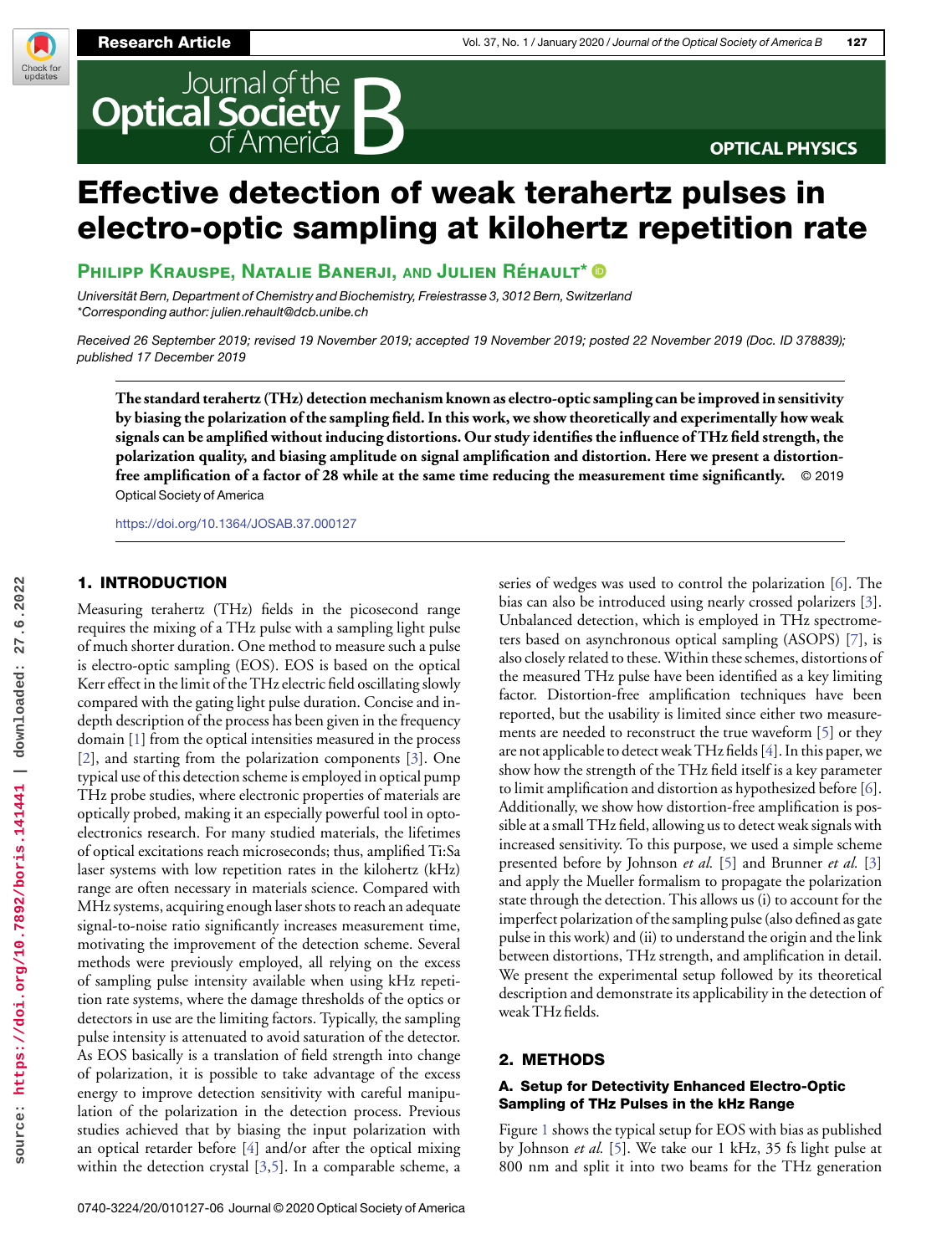

Fig. 1. Experimental setup: generation crystal, G; detection crystal, D; quarter-wave plate, QWP; polarizing beam splitter, WP; two balanced photodiodes, PD1, PD2; variable attenuators, A1, A2, A3; linear polarizer, LP; PTFE filter, F; gated integrator, GI; position encoding, POS; directly from linear translation stage, T; data acquisition, DAQ.

(pump) and detection (gate). The pump generates the THz pulse in the generation crystal (G) via optical rectification in a 1 mm thick ZnTe crystal (EOX). The THz pulse is imaged with two off-axis parabolic mirrors into our detection crystal (D). A PTFE filter (F) transmits the THz pulse and blocks the residual 800 nm light. The linearly polarized gating beam (through LP: colorPol VIS-IR polarizer, CODIXX) is spatially and temporally overlapped with the THz pulse. The collinear spatial and directional overlap is achieved by drilling a hole into our focusing parabola and directing the gate through it. Temporal overlap is achieved by modifying the length of the gate's optical pathway with a translation stage (T). Scanning the gate arrival time over the THz waveform reconstructs the electric field by measuring its effect on the birefringence on the detection crystal [1,2]. This THz-induced birefringence  $(\Gamma_{LB})$  is then analyzed by a series of quarter-wave plates (QWPs), Wollaston prisms (WPs), and balanced photodiodes (PD1, PD2).

Classically, the birefringent ZnTe detection crystal is oriented along the polarization of the incoming detection beam and the wave plate at 45°, such that ideally perfectly circular polarized light is split 50:50 from the WP [2]. Without THz, the diodes are balanced so the signal  $S = I_1 - I_2 = 0$ , with  $I_1, I_2$  being the intensities on PD1 and PD2, respectively. With THz, that difference leads to a finite value of *S*.

In our implementation, (T) is a magnetic delay stage (V-508 PIMag, PI Instruments), with which fast scanning is employed to evenly distribute slow pulse-to-pulse fluctuations of the laser system over the whole waveform [8]. Here, rapid scanning is achieved by simultaneously reading the voltage from our gated integrator (GI) connected to the balanced PDs and the position of the stage, so that the position is recorded for every laser shot. We derive the position by externally sensing several contacts in the cable connecting stage and controller PI PIMAG C981, while pulling the voltage level to transistor–transistor logic (TTL) levels to read the position with the counter on a digital input.

To take special care about the polarization state within the detection, we sequentially add optics into the system. First, we ensure that LP exactly aligns with one output port of the WP such that all intensity is on PD2. Then, we introduce the

detection crystal EOX-D along one of its crystal axes to ensure minimal residual birefringence. Lastly, the QWP is added in a motorized rotational mount (K10CR1, Thorlabs) to reproducibly set angles with high precision.

With A2 set to no attenuation, the overall used intensity is set at A1 to ensure linear behavior on the diodes PD1 and PD2. To amplify the measured signal, we bias the gate by setting the wave plate at an angle of  $\alpha \neq 45^{\circ}$  and attenuate (A2) after the WP to reduce *I*<sup>2</sup> and thus rebalance the intensities on the detector, as described in Refs. [3,5]. For a given damage threshold of EOX-D, one can increase the input intensity of the gating beam and still be at balanced detection. In an extreme case, one removes the QWP such that  $I_2 = I_0$  and  $I_1 = 0$  without THz. This resembles the cross-polarizer measurement scheme [9]. With strong THz pulses and a sufficiently clean polarization state, this leads to the detection of purely positive signals (homodyne) corresponding to strong distortions reported in Ref. [5]. For a set of wave plate angles, we measure the THz waveform keeping the intensity constant on the diodes.

### B. Theoretical Description of Detectivity Enhancement in Electro-Optic Sampling

The effect of the THz field in the detection crystal (EOX-D) is to create a linear birefringence  $\Gamma_{\rm LB}$  at  $45^{\circ}$  [10], proportional to the THz electric field strength. This way, it modulates the initially horizontally polarized gating beam. With QWP set at  $\alpha$ and the intensity on the diodes kept constant with A1 and A2, propagation of the polarization state through the optical elements as a Stokes vector in Mueller formalism yields the signal *S*. With perfect polarizers ( $r = 0$ ,  $r$  being the extinction ratio of the polarizing optics) and in the limit of small  $\Gamma_{\rm LB}$  ( $\Gamma_{\rm LB} \ll 45^{\circ}$ ), we obtain

$$
S(\alpha, \Gamma_{\text{LB}}) = \frac{\Gamma_{\text{LB}}}{\sin (2\alpha)} + \frac{1}{2} \cot (2\alpha)^2 \cdot \Gamma_{\text{LB}}^2.
$$

The first term, linear in  $\Gamma_{\text{LB}}$ , is referred to as the heterodyne (or self-heterodyne) signal. It is linear in  $\Gamma_{LB}$  (THz field strength) and thus induces no distortion. The second term is the so-called homodyne signal. The homodyne term is quadratic in  $\Gamma_{\text{LB}}$  and is responsible for the distortions. At small angles  $\alpha$ , the signal diverges because this equation ignores finite gating light intensity at the input. Subtracting two measurements at  $\pm \alpha$  doubles *S*( $\alpha$ ,  $\Gamma$ <sub>LB</sub>) while eliminating the homodyne component leading to an undistorted signal [3,5]. On the contrary, adding them yields twice the purely positive homodyne signal,

$$
S(\alpha, \Gamma_{LB}) - S(-\alpha, \Gamma_{LB}) = \frac{2\Gamma_{LB}}{\sin(2\alpha)}, \text{ and}
$$
  

$$
S(\alpha, \Gamma_{LB}) + S(-\alpha, \Gamma_{LB}) = \cot(2\alpha)^2 \cdot \Gamma_{LB}^2.
$$

In the Mueller formalism (see Appendix [A\)](#page-4-0), we account for imperfections in the polarization  $(r > 0)$ . In theory, the signal is as follows:

$$
S_r \left( \alpha, \Gamma_{\text{LB}} \right) = \frac{\cos \left( 2a \right)^2 \left( -2 + 4r^2 - 2r^4 \right) + \left( 2 - 4r^2 + 2r^4 \right)^2 \cos \left( \Gamma_{\text{LB}} \right) + \left( -2 + 4r^2 - 2r^4 \right) \sin \left( 2\alpha \right) \cdot \sin \Gamma_{\text{LB}} \right)}{-\left( 1 + r \right)^4 + \left( 1 - r \right)^4 \cos \left( 2\alpha \right)^4}.
$$
 (1)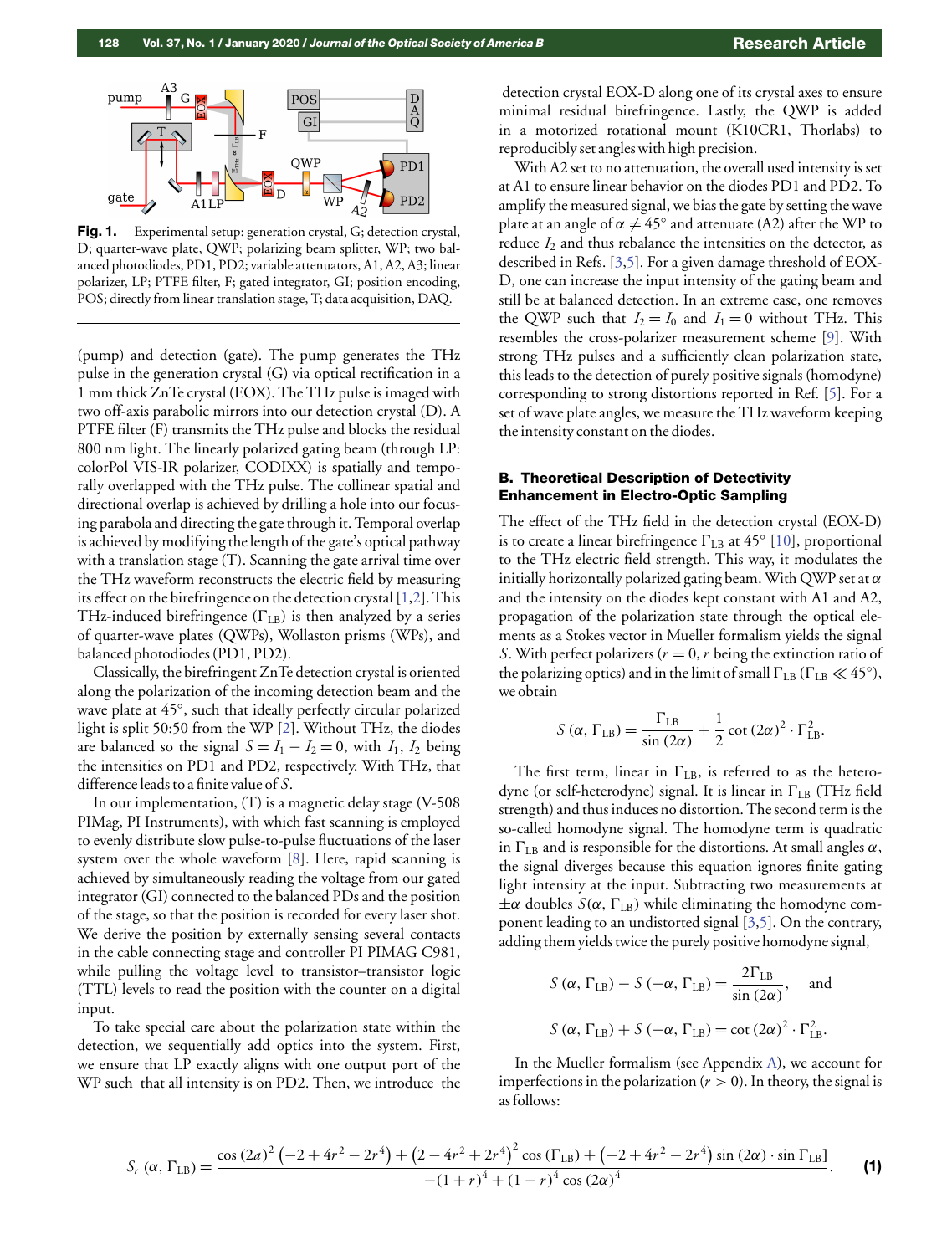

Fig. 2. 2D representation of amplification  $\Lambda$ , [Eq. (2)] depending on  $\Gamma_{\text{LB}}$  and  $\alpha$  at  $r = 10^{-4}$ . Black lines depict distortion  $\xi_{r}(\alpha, \Gamma_{LB}) = 0.5, 1.0$  and  $\xi_{r}(\alpha, \Gamma_{LB}) \geq 2.0$ , respectively [Eq. (3)]. In the shaded region with  $\xi_r \geq 2.0$ , distortions dominate the signal.  $\hat{\Gamma}_{LB} = 2.37$ ° corresponds to the peak field strength of the pulses used in the measurements presented in this work.  $\hat{\alpha}$  depicts the optimized angle in this case. The green dashed line indicates both in the graph. White dashed lines depict boundaries of  $\Lambda_r(\alpha, \Gamma_{\text{LB}}) = 20$  and  $\Lambda_r(\alpha, \Gamma_{\text{LB}}) = 25$ , respectively.

We define the amplification  $\Lambda$  at any  $\pm \alpha$  relative to the signal measured at  $\alpha = \pm 45^{\circ}$ , respectively,

$$
\Lambda_{\rm r}(\alpha,\,\Gamma_{\rm LB})=\frac{S_{\rm r}\,(\Gamma_{\rm LB},\,\pm\alpha)}{S_{\rm r}\,(\Gamma_{\rm LB},\,\alpha=\pm 45^\circ)}.\tag{2}
$$

The distortion  $\xi$  is defined as the ratio of homodyne (distorted) to the self-heterodyne (undistorted) signal,

$$
\xi_{\rm r}(\alpha,\,\Gamma_{\rm LB})=\left|\frac{S_r(\alpha,\,\Gamma_{\rm LB})+S_r(-\alpha,\,\Gamma_{\rm LB})}{S_r(\alpha,\,\Gamma_{\rm LB})-S_r(-\alpha,\,\Gamma_{\rm LB})}\right|.\qquad \qquad (3)
$$

In this way, the case  $\xi = 0$  contains no homodyne signal resulting in no distortions, while for  $\xi > 0$ , the influence of the homodyne signal distorts the measured waveform. ξ increases with  $\Gamma_{\text{LB}}$ ; however, at small  $\Gamma_{\text{LB}}$ , we already find significant amplification with only negligible distortions, which is the focus of this study. To validate this theory experimentally, measurements are taken up to a maximally applied field (peak of the THz waveform) of  $\hat{\Gamma}_{LB} = 2.37^{\circ}$  (in the distortion regime).

In Fig. 2, we display a 2D map of  $\Lambda_{\rm r}$  in function of  $\alpha$  and positive  $\Gamma_{\text{LB}}$ , with *r* set to  $r = 10^{-4}$ , which is close to our experimental conditions. We show the area with small  $\alpha$  to highlight the regime where significant amplification  $\Lambda_r$  is possible.  $\Lambda_r$ is color coded from blue to red going from negative to positive amplification. Negative amplification is present when the homodyne contribution to the signal takes over. The black line at  $\xi_r = 1.0$  for  $\alpha < 0$  marks this case where  $\Lambda_r = 0$ , and, thus, the sign flips.

Distortions increase with higher  $\Gamma_{\text{LB}}$  and smaller  $\alpha$ . The solid black lines depict signals with distortions of  $\xi_r = 0.5$ ,  $\xi_{\rm r} = 1.0$ , and  $\xi_{\rm r} \ge 2.0$ , respectively. The area for  $\xi_{\rm r} \ge 2.0$ , where the homodyne signal is twice the heterodyne contribution, is grayed out for illustrative purposes because the amplification diverges at large  $\Gamma_{\text{LB}}$ . Contour lines of  $\Lambda_{\text{r}} = 20$  and  $\Lambda_{\text{r}} = 25$  are shown as white dashed lines. The area below  $\xi_{\rm r} = 0.5$  is where distortions are small, such that areas of strong amplification without significant distortions can readily be identified.

We observe that when  $\Gamma_{\text{LB}}$  is small, we can use small  $\alpha$ without distorting the recovered THz field significantly.

Furthermore, there is an optimal angle at  $\hat{\alpha} = \surd$ *r* for which the strongest amplification is achieved while distortions can be neglected (if  $\Gamma_{\text{LB}}$  is sufficiently small). Then, the amplification at this angle converges to  $\hat{\Lambda} = 1/(4\sqrt{r})$  when  $\Gamma_{\text{LB}} \rightarrow 0$ . In the particular case of this figure with  $r = 10^{-4}$ , the angle is  $\hat{\alpha} = 0.01(0.6^{\circ})$  and leads to an amplification of  $\hat{\Lambda} = 25$ . Because the amplification only approaches  $\hat{\Lambda} = 25$ , we do not find exactly the same for both  $\pm \alpha$ . This is due to the small homodyne contribution where the sign of the effect depends on the relative sign between  $\alpha$  and  $\Gamma_{\text{LB}}$ . Once the introduced optical bias in  $\alpha$  does not compete with the field strength  $\Gamma_{\text{LB}}$ , we are in the limit of distortion-free amplification of weak fields.

#### 3. RESULTS AND DISCUSSION

In Fig. 3(a), we show the THz electric field transients at a representative selection of angles  $\alpha$  of the QWP. The subtracted signals of the respective  $\pm \alpha$  counterparts are shown in Fig. 3(b), showing nondistorted signals following [5]. The inset in Fig. 3(b) shows these same waveforms normalized to demonstrate that fact. We find a distortion-free amplification factor of ∼ 24, comparing the subtracted signals at 0.7◦ with a single measurement at 45°, which closely agrees with the predictions made in the previous section. We present two ways of avoiding the second measurement to reconstruct the waveform. First, if the applied field is weak compared with the optical bias, and the single measurement with  $+\alpha$  will be distortion-free, meaning the measurement at  $-\alpha$  will have the opposite sign such that the subtracted signals will just be 2 times the measurement at  $+\alpha$ . Second, the applied field can be reconstructed by fitting Eq.  $(1)$  to the distorted measurement data as shown in Fig.  $4(b)$ . For strongly distorted signals where the sign flips ( $\Gamma_{\text{LB}} \ge \alpha$ ), the mapping with  $S_r(\alpha, \Gamma_{\text{LB}})$  is not bijective anymore; thus, fitting requires knowledge of the original signals' shape. From



Fig. 3. (a) Collection of the measured signals at constant power on the diodes with different angles  $\alpha$  of the quarter-wave plate. (b) Subtracted signals of corresponding quarter-wave plate angles  $(\pm \alpha)$ with their respective normalized signals in the inset.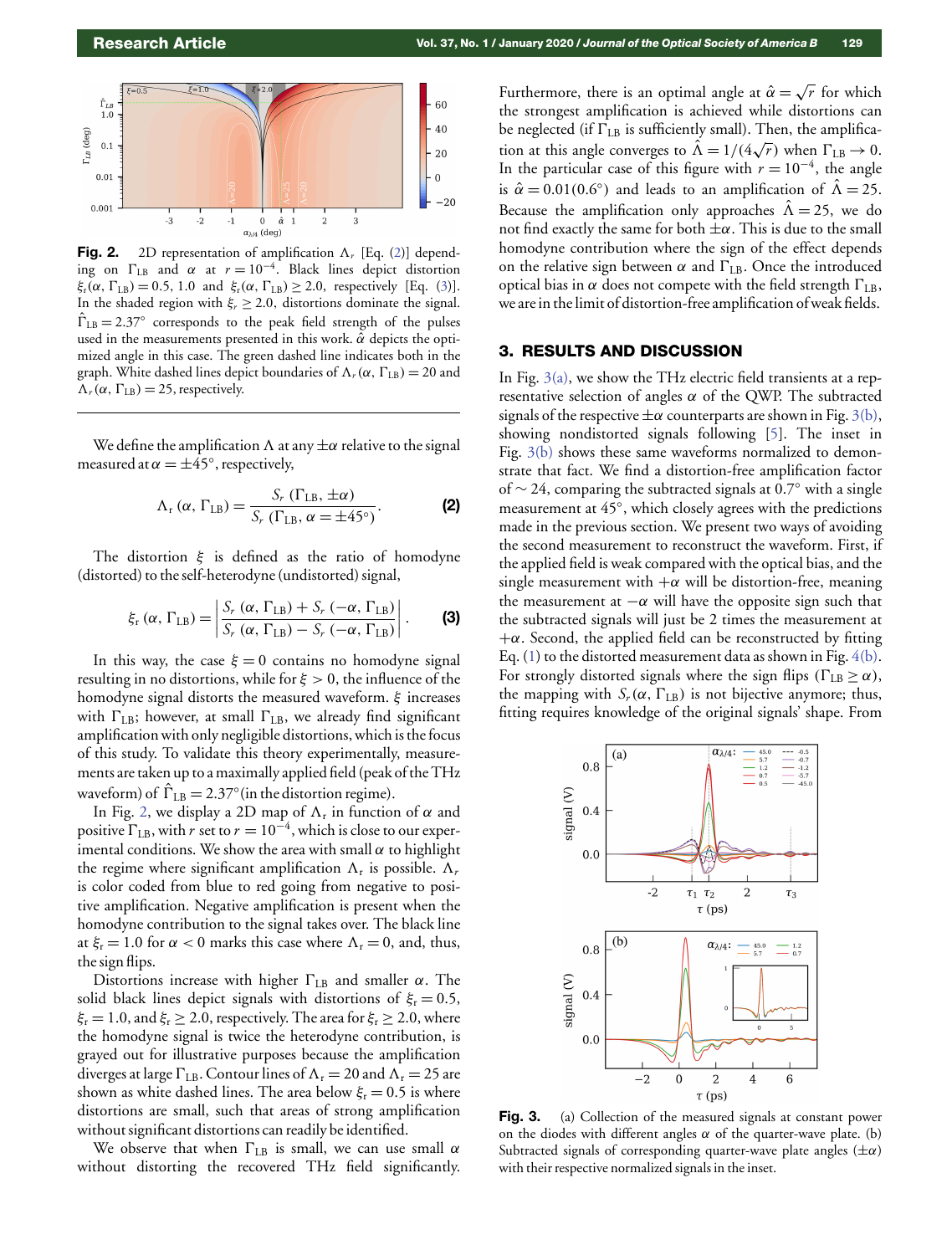

**Fig. 4.** (a)  $S_r(\Gamma_{LB}, \alpha)$  and measured signal for three  $\Gamma_{LB}$  selected from  $\tau$  in Fig. 3(a). (b) Measurement and calculated signal for the whole waveform at a small angle  $\alpha = -0.5^\circ$ .

Fig. 3(a), it becomes evident how small angles lead to higher measured signals, including an asymmetry at small angles that appears strongest at the peak of the THz field. We determine  $\Gamma_{\rm LB}$  experimentally by compensating the THz signal rotating the QWP for each  $\tau_i$  depicted in Fig. 3(a). The wave plate angle is directly related to  $\Gamma_{\text{LB}}$ . The  $\tau_i$  corresponds to a minimum field at  $\tau_1$ , the field maximum at  $\tau_2$ , and a small nonvanishing field at  $\tau_3$ .

Figure  $4(a)$  shows the signal at the 3 times  $\tau_i$  as a function of α. We also calculate the signal  $S_r(\Gamma_{\text{LB}}, \alpha)$  from the applied angle  $\alpha$  at the QWP and the acting THz field  $\Gamma_{\text{LB}}$  from the measurement at 45° and plot it in red on a symbolic log scale [linear *x*-scale between  $-3^\circ$  and 3 $^\circ$  continued as  $-\log(\alpha)$  and  $log(\alpha)$ , respectively] to resolve small angles properly. The kink at 3° is where the scale changes. Note that at the maximum  $(\tau_2 \hat{=} \hat{\Gamma}_{LB} = 2.37^{\circ})$ , we are well within the distortion region depicted in Fig. 2 indicated by the green dashed line. To picture this, we show the single measurement at a QWP angle of  $\alpha = -0.5^{\circ}$  in Fig. 4(b) in black. This waveform is highlighted in Fig.  $3(a)$  as a black dashed line. The red line in Fig.  $4(b)$  shows the signal we calculate from a measurement at  $45^{\circ}$  using Eq. (1). This demonstrates the case where the applied THz field is strong enough to flip the sign of the measured signal against the bias of the small angle.

We find excellent agreement between our experimental data and theory. The largest deviations are found at high  $\Gamma_{\rm LB}$ , where our setup could not be optimized further to follow the large voltage changes with acceptable stability at high measurement speeds and allow for signals differing by orders of magnitude without any change in the electronic amplification. For the minimal field, which resembles the case of an intermediate field strength and the very weak just not vanishing field, we find that the method holds.



Fig. 5. Collection of measurements of a weak field in the standard method (black) compared with the amplified scheme (red). The black curve is multiplied by our amplification factor of 28 and took 6.5 times as many shots from our laser system.

For the purpose of this study and to rule out the influence of the detection system, we use the same electronic amplification for all angles inducing slight saturation features at measurements with high  $\Gamma_{\text{LB}}$  and small angles of  $\alpha$ . Optimizing electronics for certain measurement conditions improves the sensitivity beyond what is presented here.

The THz pulses investigated in this study were generated from 800 nm pulses of 37.5  $\mu$ J. To significantly reduce  $\Gamma_{\text{LB}}$ , we reduced the pump intensity *P<sup>G</sup>* incident on the generation crystal to 0.165 µJ, which corresponds to a reduction of 200 of the maximum of the THz field. The corresponding field strength then is  $\Gamma_{\text{LB}} = 0.045^{\circ}$ . We measured the THz field at the standard configuration of  $\alpha = 45^{\circ}$  (black) and at  $\alpha = 0.3^{\circ}$ . From Fig. 2, we read an amplification factor of 28. In Fig. 5, we show the measurement at 45° times the amplification of 28 in black and the measurement at  $\alpha = 0.3^{\circ}$  in red. While the black line is the collection of about 15 min integration time  $(8.7 \cdot 10^5 \text{ shots})$ , the measurement at the amplified scheme took only 133 s (1.3  $\cdot$  10<sup>5</sup> shots). This amplification factor of 28 and the reduced measurement time of a factor of 6.5 demonstrates the improvement at measuring comparably weak THz pulses. The THz fields at the crystal are of the order of  $<$  5 kV/cm<sup>-1</sup>, following Ref. [11]. The measurements of field strengths of a few degrees presented here correspond roughly to 1 kV/cm<sup>-1</sup> per degree of induced birefringence.

The extinction ratio of the detection setup becomes the main concern when aiming at detecting weak THz fields. Linear polarizers can have extinction ratios greater than  $10^9$ . The WP (as seen in Fig. 1) that separates the two polarizations has an extinction on the order of  $10^5$ . We observed that the QWP nearly does not affect extinction, but that the somehow reduced extinction ratio obtained in our setup is mainly limited by the detection crystal, which limits the extinction ratio to about 10<sup>4</sup>. A better ZnTe crystal with better optical quality is highly desirable for the detection of even weaker THz fields. As seen by the formula for the maximum amplification,  $\Lambda = \frac{1}{4\sqrt{r}}$ , a *r* of 10<sup>−5</sup> would give amplifications of 79, while realizing  $r = 10^{-6}$ would give amplifications of 250.

We applied this amplification to the technique of THz emission spectroscopy, but it could also find interest in the field of THz absorption spectroscopy (steady state or with optical excitation), where relatively thick emitting crystals are used in the generation. Thick THz crystals increase the THz maximum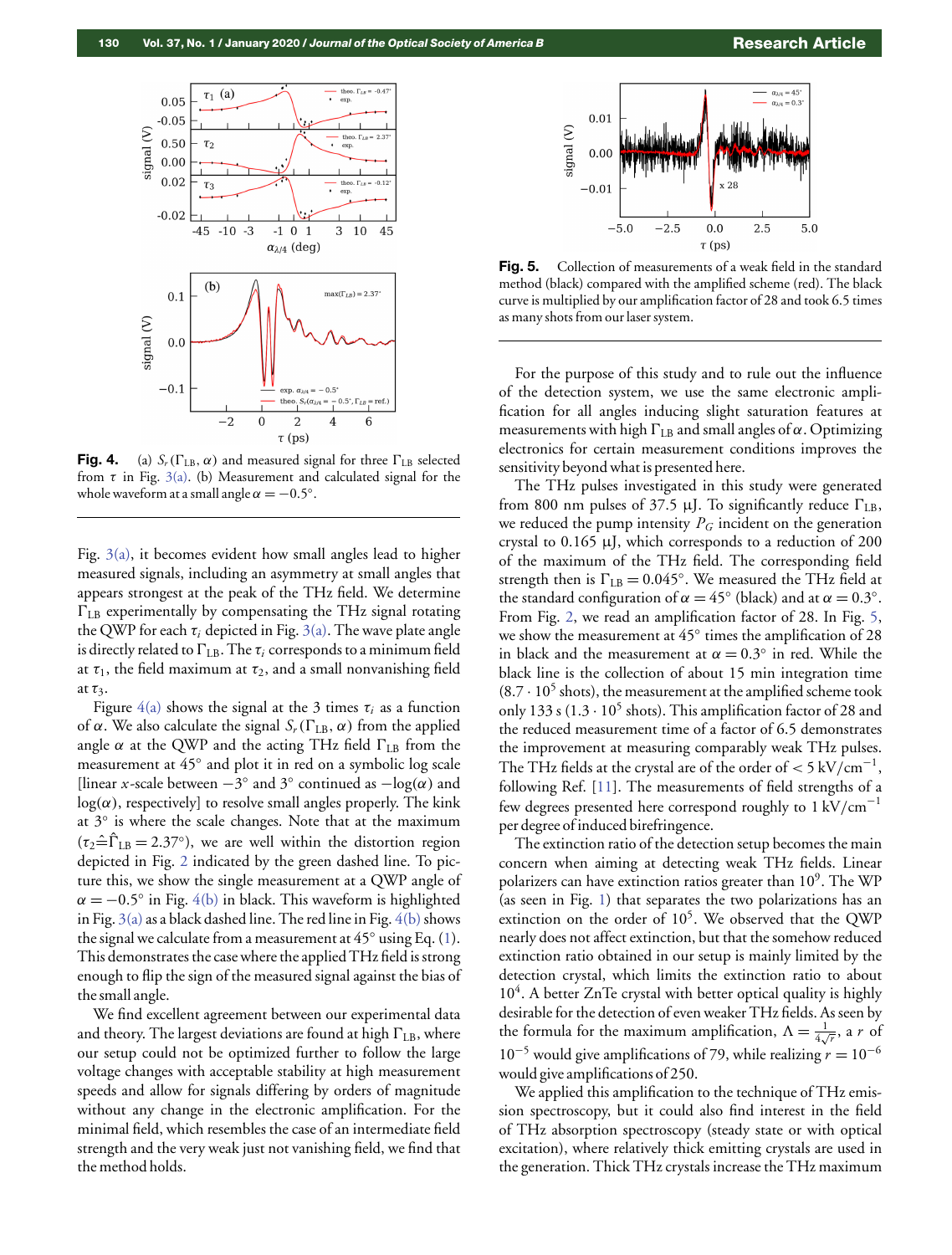field emitted while reducing its bandwidth, due to the group velocity mismatch between the THz and the input visible or near-infrared pulse. Combining our technique with the use of thinner emitting crystal could increase the bandwidth detection in THz absorption setups.

Second, in THz spectroscopy of materials in the gas phase, the rotational free induction decay (FID) usually lasts tens of picoseconds (corresponding to absorption lines of tens of GHz) and is usually orders of magnitude weaker than the input field. EOS detection of gas phase FID can be strongly amplified without distortion while the distorted input field can be ignored for analysis [12]. This could increase significantly the detectivity of such setups.

THz spectroscopy is also very popular when used with a high repetition rate system, at MHz frequencies. When EOS is used and when the gating light is in large excess to saturate the detector, our technique can be used. The THz fields at MHz repetition rate are typically weak and far from the limit where detection-induced distortions appear.

#### 4. CONCLUSION AND OUTLOOK

We present a concise understanding of the possible amplification in the EOP of THz pulses by biasing the gating field polarization state. We deduce boundaries within which it is possible to use this amplification technique with a single measurement with negligible distortions. We demonstrate this at a comparably weak field, which is nearly impossible to detect in the standard method. With little additions to the typical detection scheme, sensitivities can strongly be enhanced in a variety of applications not limited to THz emission experiments [13,14], but also in optical pump THz probe experiments significantly reducing measurement time [15,16]. Making these changes to the typical EOP allows for the measurement of weak fields such as those generated in chemical and photophysical processes. It also helps in fiber-coupled detection schemes [17]. The requirements for this application are efficient optics in terms of polarization and the availability of excess gating photons while staying below the damage thresholds of the detection crystal and the optical detector, respectively.

#### <span id="page-4-0"></span>APPENDIX A: MUELLER FORMALISM

By using Stokes vector and Mueller matrices, we derive Eq. (1). The two full matrices for the optical system for each of the balanced detectors consist of the following:

• a linear polarizer at 0◦ with extinction ratio *r*: LP(0, *r*),

• the ZnTe crystal, which acts as a variable wave plate at 45°:  $EO(\Gamma_{LB}),$ 

• a QWP at angle alpha:  $QWP(\alpha)$ ,

• a linear polarizer for the two PDs of the balanced detector PD1: LP(0, *r*) and for PD2: LP( $\frac{\pi}{2}$ , *r*) at 0° and 90°, both with extinction ratio *r*.

We use two scalars, A1 and A2, to account for the two attenuators in Fig. 1 and ensure balancing in the very end.

The input Stokes *S*in vector corresponds to unpolarized light with an intensity depending on the first attenuator  $A_1$ . Without A<sub>1</sub>, we ensure an intensity of 1 on each PD with  $\alpha = 45^{\circ}$ , in absence of a THz field ( $\Gamma_{\text{LB}} = 0$ ) by setting  $S_{\text{in}} =$  $\sqrt{ }$  $\mathbf{I}$ 4 0 0  $\setminus$  $\vert \cdot \vert$ 

0 The intensity on PD1 is the first element (A1) of the Stokes vector corresponding to the intensity at PD1 without attenuator,

$$
I_{\text{PD1}} (\Gamma_{\text{LB}}, \alpha, r) = \left( \text{LP} \left( \frac{\pi}{2}, r \right) \cdot \text{QWP} \left( \alpha \right) \cdot \text{EO} \left( \Gamma_{\text{LB}} \right) \right. \cdot \text{LP} \left( 0, r \right) \cdot S_{\text{in}} \right),
$$
\n(A1)

whereas the intensity without attenuator on PD2 is

$$
I_{\text{PD2}} (\Gamma_{\text{LB}}, \alpha, r) = (\text{LP } (0, r) \cdot \text{QWP } (\alpha) \cdot \text{EO } (\Gamma_{\text{LB}})
$$

$$
\cdot \text{LP } (0, r) \cdot S_{\text{in}}). \tag{A2}
$$

The difference between these two intensities is the last polarizer, which is applied in the formalism and corresponds to the two outputs of the WP. Finally, considering the attenuation, the detected signal calculated with Eq. (1) is the difference between these intensities,

$$
S_r (\alpha, \Gamma_{\text{LB}}) = \text{A1} \times (I_{\text{PD1}} - \text{A2} \times I_{\text{PD2}}),
$$

with  $A1 = \frac{1}{I_{\text{PD}_1(0,\alpha,r)}}$  and  $A2 = \frac{I_{\text{PD}_1(0,\alpha,r)}}{I_{\text{PD}_2(0,\alpha,r)}}$  $\frac{I_{\text{PD1}}(0, \alpha, r)}{I_{\text{PD2}}(0, \alpha, r)}$  to ensure balancing of the PDs at  $(\Gamma_{LB} = 0)$ .

TheMueller matrices used above are

$$
LP(0, r) = \frac{1}{2} \begin{pmatrix} (1+r) (1-r) 0 0 \\ (1-r) (1+r) 0 0 \\ 0 & 0 & 0 \\ 0 & 0 & 0 \end{pmatrix},
$$
  
\n
$$
LP\left(\frac{\pi}{2}, r\right) = \frac{1}{2} \begin{pmatrix} (1+r) (r-1) 0 0 \\ (r-1) (1+r) 0 0 \\ 0 & 0 & 0 \\ 0 & 0 & 0 \end{pmatrix},
$$
  
\n
$$
QWP(\alpha) = \begin{pmatrix} 1 & 0 & 0 & 0 \\ 0 & \cos(2\alpha)^2 & \frac{1}{2} \sin(4\alpha) & -\sin(2\alpha) \\ 0 & \frac{1}{2} \sin(4\alpha) & \sin(2\alpha)^2 & \cos(2\alpha) \\ 0 & \sin(2\alpha) & -\cos(2\alpha) & 0 \end{pmatrix},
$$

and

EO 
$$
(\Gamma_{LB}) = \begin{pmatrix} 1 & 0 & 0 & 0 \\ 0 & \cos(\Gamma_{LB}) & 0 & \sin(\Gamma_{LB}) \\ 0 & 0 & 1 & 0 \\ 0 & -\sin(\Gamma_{LB}) & 0 & \cos(\Gamma_{LB}) \end{pmatrix}
$$
.

Funding. European Research Council (714586); Schweizerischer Nationalfonds zur Förderung der Wissenschaftlichen Forschung (NCCR-MUST).

Acknowledgment. We thank Prof. Thomas Feurer (University of Bern) for fruitful discussions.